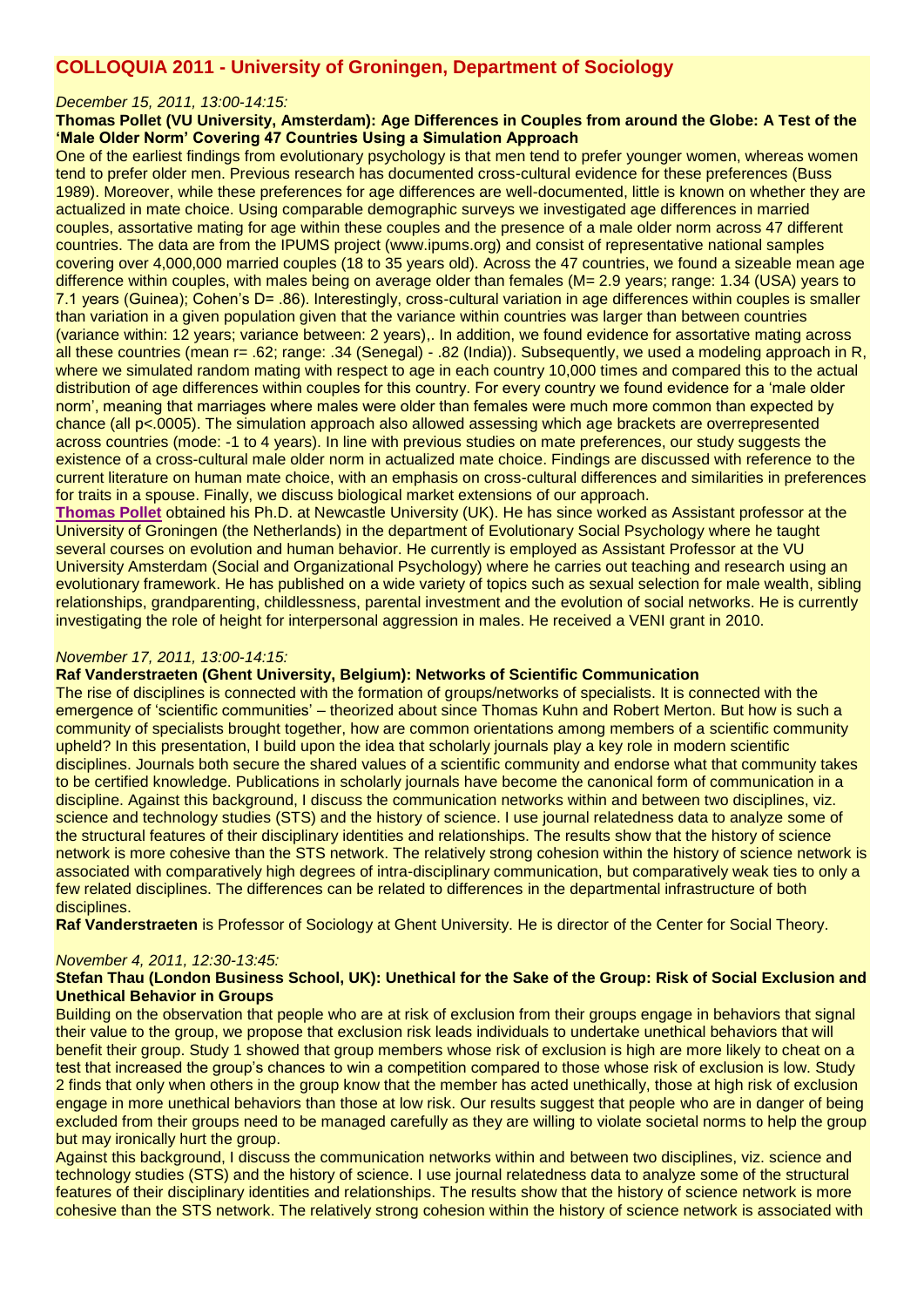comparatively high degrees of intra-disciplinary communication, but comparatively weak ties to only a few related disciplines. The differences can be related to differences in the departmental infrastructure of both disciplines. **Stefan Thau** did his PhD at the ICS Groningen and is currently Associate Professor at the London Business School. See also his [website.](http://www.london.edu/facultyandresearch/faculty/search.do?uid=sthau)

# *November 3, 2011, 14:30-15:45:*

# **Johan Koskinen (University of Manchester, UK): Models for Multilevel Analysis of Binary Response with Peer Dependencies**

When studying educational aspirations of adolescents, it is unrealistic to assume that the aspirations of pupils are independent of those of their friends. Considerable attention has also been given to the study of peer influence in the educational and behavioral literature. Typically, in empirical studies, the friendship networks have either been reduced to some summary measure or, when the complexity of the social structure has been used to its full extent, the studies have been limited to single networks, thereby effectively neglecting the context of the studied network. In this presentation I propose a multilevel probit model with correlated responses and a Markov chain Monte Carlo–based inference scheme for analyzing multilevel data where there may be dependencies not only within levels but also between peers that are directly relationally tied. The procedures are described in the context of the illustrative case of the Stockholm Birth Cohort, and the decision to proceed to higher secondary education for 12,660 pupils in 619 school classes in Stockholm.

**[Johan Koskinen](http://www.ccsr.ac.uk/staff/jk.htm)** got his PhD in Statistics from Stockholm University and has since worked at the Departments of Sociology and Statistics, Stockholm University, The Swedish Institute for Social Research, the MelNet group, University of Melbourne and at ReMiSS, Department of Politics and International Relations, University of Oxford, and as a Non-Stipendiary Research Fellow of Nuffield College. Among his research interests are modelling and inference issues for different types of social networks in varying contexts and circumstances, with recent applications including single instances of networks and networks repeatedly observed through time and by different observers. Of special interest is a general concern with classes, positions, roles and context and how this may be approached in statistical analysis. These issues require approaches that draw on and incorporate elements from missing data modelling, a posterior block models, and latent class analysis.

#### *November 3, 2011, 13:00-14:15:*

## **Thomas Grund (ETH Zurich, Switzerland): Emergence of Homophily: A Micro-Mechanism Approach Applied to Same-Sex Friendships in Scandinavian Schools**

Homophily – the tendency of individuals to form ties with similar others – is one of the most consistent findings in social network analysis. Scholars interested in understanding its origins often refer to preferences (discrimination in friendship choices) and the sorting of individuals into homogenous groups (social foci). This article goes beyond these traditional explanations and explicitly focuses on the dynamic process of network tie formation. It thereby reveals the importance of opportunities and amplification effects induced by network size and triadic closure for the emergence of homophily. The paper shows that neglecting these effects – a common practice in sociology – can yield incorrect conclusions about when homophily is likely to be most pronounced. The proposed theoretical framework is used to derive hypotheses about the relationship between network size and homophily. The hypotheses are confirmed empirically with data on same-sex friendships in 519 Scandinavian schools.

**[Thomas Grund](http://grund.co.uk/)** just finished his PhD in Sociology on social networks at Nuffield College, Oxford and is currently a postdoctoral researcher at the Chair for Sociology, in particular Modeling and Simulation at ETH Zurich, Switzerland. His research goal is to combine computer programming skills with sociological thinking to study how relatively simple interactions between individuals and groups lead to the emergence and diffusion of social patterns. Currently, he works on issues around social networks, diffusion, and social dynamics and examines macro-implications of microdynamics in various settings, e.g. the performance of football teams, the dynamics of the international art market, the diffusion of violence, and the emergence of homophily and cooperation.

## *Friday October 28, 2011, 15:30-16:45:*

# **Peter McDonald (Australian National University): Forecasting Births**

Statistical agencies conventionally project future births using only one parameter of the population at risk, the ages of women. Their results are very often wrong even in the short term. Errors arise primarily because of the failure to consider the impact of past changes in the timing of births upon future births. Projections of births are important because they are used for the planning of child-related services such as maternity services, childcare and schools. These are 'lumpy' services meaning that it is not easy to revise plans if the projections prove to be incorrect, or, in other words, errors are very costly. The paper argues that births can be forecast in the short-term much more precisely by using three parameters: age, parity and duration since previous birth. In the empirical example used in the presentation (Australia), it was observed that, given age at first birth, progressions to higher order births were highly predictable in the short-term. Thus, accurate forecasts of all births were a matter of being able to accurately forecast first births. Expressed in another way, births in the short-term are strongly influenced by the composition of the female population by age, parity and duration from previous birth and all three parameters should be used in forecasting.

**Peter McDonald** is Professor of Demography and Director of the Australian Demographic and Social Research Institute at the Australian National University. He is President of the International Union for the Scientific Study of Population for the years, 2010-2013. He is frequently consulted on the issue of population futures (causes, consequences and policies) by governments around the world, especially in Australia, Europe and East Asia. In 2008,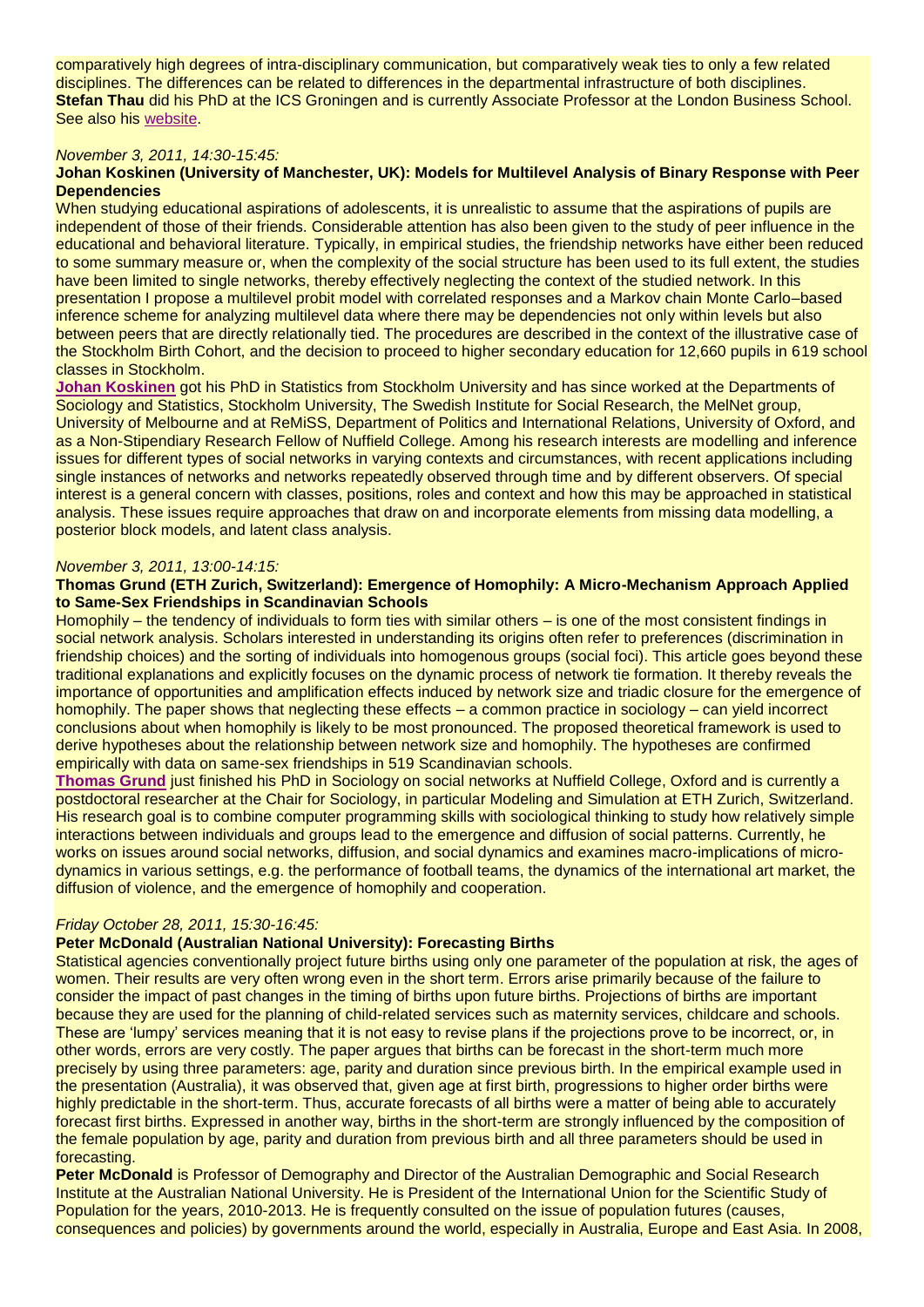he was appointed as a Member in the Order of Australia. He is Deputy Director of the Australian Research Council Centre of Excellence in Population Ageing Research.

# *October 6, 2011, 13:00-14:15:*

# **Jörg Raab (Tilburg University): Heading towards a Network Theory of Effectiveness: Combining Structure, Governance and Context**

Despite the ever-increasing importance of networks as a societal phenomenon, network researchers in sociology, business, public management, and health care services still have only a marginal understanding of consciously created, goal directed inter-organizational networks consisting of three or more organizations (Provan, Fish, & Sydow, 2007). One of the few studies that address the effectiveness of those networks is the study by Provan and Milward (1995), which investigates the relationship between structural network characteristics and network effectiveness in four mental health care networks in the U.S. Building on this earlier work I will present two studies conducted in the Netherlands in the area of mental health care and crime prevention networks that attempt to replicate and further refine previous insights into the relationship between structural characteristics and network effectiveness including more recent work on the governance of networks. The analysis combines network analysis and QCA (Ragin 2000). This increasingly popular method of analysis allows researchers to identify different configurations of conditions that lead to certain outcomes. The results of the two studies confirm the main findings by Provan and Milward; namely, the positive impact of centralized integration, resource munificence, external control and stability of the network for network effectiveness. The configurational approach, however, enables us to further specify earlier findings and identify distinct constellations of conditions including the governance and context factors of networks that lead to effective outcomes.

**Jörg Raab** is Assistant Professor of Policy and Organization Studies at the Department of Organization Studies, Tilburg. His research focuses on inter-organizational networks, networks and teams, public organizations, and dark networks as organizational problems. He has published in the Journal of Public Administration Research and Theory, the Journal of Management Inquiry, and the Journal of Policy Analysis and Management.

## *September 15, 2011, 13:00-14:15:*

# **Johannes Huinink (University of Bremen, Germany): Family, Social Mobility, Spatial Mobility, and the Life Course**

Family development, social mobility, and spatial mobility are closely connected dimensions of the individual life course. A theory of the individual life course providing a sound conceptual basis to study these kinds of interdependences is still missing, however. In my talk I will present an outline of such a theory. Empirical examples drawn from different studies dealing with family dynamics and social mobility illustrate some ideas of such an approach.

**Johannes Huinink** is Professor of Sociology (Social Structure Theory and Research) at University of Bremen since 2003. He is member of the Institute for Empirical and Advanced Sociology (EMPAS). Since 2004 he is Co-PI of the "Panel Study of Intimate Relationship and Family Dynamics" (pairfam) funded by the Deutsche Forschungsgemeinschaft. His research focuses on life-course research (theory of the life course in a multidimensional, multi-level perspective), family dynamics (social change of the transition to adulthood and fertility in national and international perspective), spatial mobility (internal migration), and social structure analysis (social mobility). He published in a variety of international journals such as American Journal of Sociology, Social Science Research, and International Sociology.

## *September 7, 2011, 16:00-17:15:*

## **Daniel McFarland (Stanford University, USA): 'We Just Clicked': Conversational Features of Social Bonding in Speed Dates**

Most sociological research on social bond formation has argued that status-attraction and self-selection narrow the pool of suitable persons and then within the remaining set the quality of social interaction is such that some persons "click" / "connect" and form bonds while others do not. But what does it mean for persons to "click" and how is that accomplished? This paper studies how different features of speech – e.g. lexical (word usage), prosodic (pitch) and dialogue acts (backchannel) - are used differently by men and women to establish a reciprocal social bond. To study dating conversations we collected original data on multiple speed dating events using surveys on dating decisions and interpersonal perceptions and audio recordings for information on speech acts. We then analyze these data using dyadic data analysis (Kenny, Kashy and Cook 2006) and discern which speech styles are more or less associated with desired forms of tie formation (i.e., date selection).

**Daniel McFarland** is Professor of Sociology at Stanford University. He studies the social dynamics that surround and constitute educational systems. He characterizes these dynamics as having identifiable structures or patterns, and argues it is through an understanding of these features that there arises a richer, lasting capacity for organizational change. His early work developed from in-depth studies of high school classroom settings, with special attention placed on the determinants of student engagement and resistance to learning. Since then, he has gone on to research the structure of high school course-taking, the variable qualities of student governments, how extra-curricular activities socialize citizens, and how social networks and membership affiliations influence identity-formation. He has published in major scientific journals such as American Journal of Sociology, American Sociological Review, and Sociology of Education.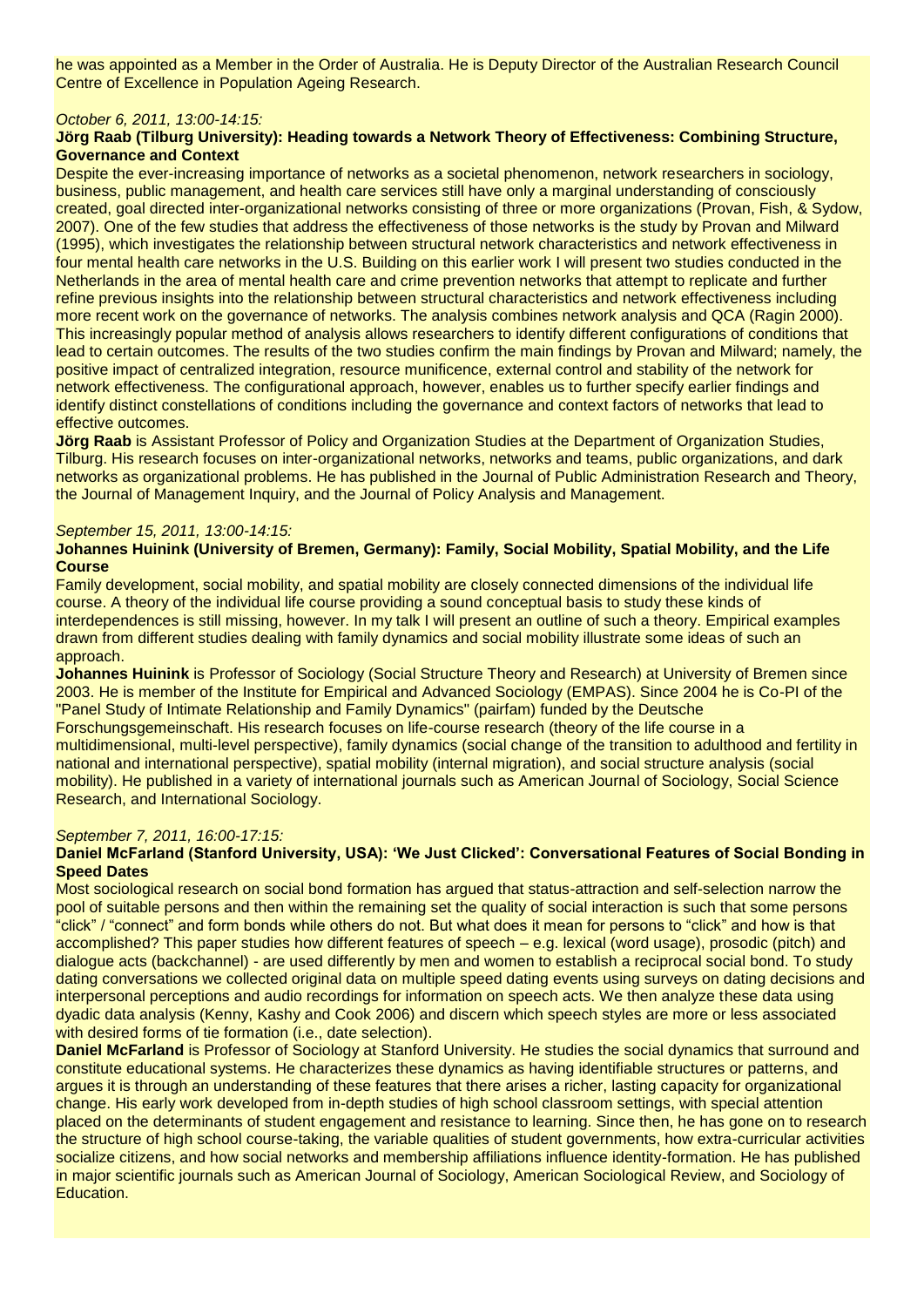#### *March 17, 2011, 13:00-14:15:*

# **Eva Jaspers (Utrecht University): The Division of Paid Labor in Same-Sex Couples**

The division of (paid) labor in households is affected by efficiency considerations and / or gender roles. Both result in a high male labor force praticipation and fewer working hours for females. Same-sex couples have more equal divisions of paid labor than opposite-sex couples, partly because of a lower need for specialization due to lower fertility, partly because of stronger equity norms. However, when comparing between gay male and lesbian couples, gender roles may affect their labor market choices as well. Gay males are expected to work more hours, each and as a couple, than lesbians. We merged 17 waves of the Dutch Labor Force Surveys, resulting in 987 gay male and 1,021 lesbian couples, to test these claims empirically. Results support the hypotheses. I will discuss how results could translate to other national contexts.

**Eva Jaspers** received her PhD in Social Sciences from Radboud University Nijmegen in 2008. She currently holds the position of assistant professor at the department of Sociology at Utrecht University. She is the national coordinator of a large scale, longitudinal, European data collection amongst high school pupils, modelled after the famous Children of Immigrants Longitudinal Study in the US. Her research interests include (1) interethnic contact and/or conflict; (2) attitude formation and change; (3) (ethnic) inequality; and (4) gay male and lesbian families. She published in a variety of international journals, such as European Sociological Review, Public Opinion Quarterly, European Union Politics, and the Journal of Family Issues.

## *February 17, 2011, 13:00-14:15:*

**Tom van der Meer (University of Amsterdam): The Myth of the Dutch Trust Crisis: Reframing the Problem** Politicians, journalists and scholars seem convinced that the Netherlands are experiencing an electoral crisis. The Dutch elections consistently belong to the most volatile in post-WW2 Western Europe. Populist movements are on the rise. Simultaneously, scholars such as Francis Fukuyama (JHU) and Paul Schabel (SCP) claim that the Netherlands is no longer a high-trust country. Citizens' trust in government and parliament has supposedly gone into a dip after 2002. But is that the case? Is there such a thing as the Dutch drop? Are the Dutch really so dissatisfied with their institutions and politicians? If so, what is the explanation? And if not, why do we think that we have become distrusting? Based on two finished studies and an ongoing project, I argue that the current electoral changes do not point to a (structural) decrease in political trust, but to an increase in electoral volatility. Preliminary analyses on electoral volatility will be presented, based on a panel data set of more than 70.000 respondents, that support the theoretical framework: it shows when voters switch parties, between which parties they switch. I conclude that the Dutch electorate is surprisingly more structured than aggregate levels of volatility in political trust and party support might suggest.

**Tom van der Meer** received his PhD (cum laude) from the Radboud University Nijmegen in 2009. He is now an assistant professor of Political Science at the University of Amsterdam. He was recently awarded a NWO-grant for his project on electoral volatility, and a VENI grant for his project on ethnic diversity and social cohesion. His current research projects focus on (1) trust and electoral volatility; (2) civic and political participation; (3) ethnic diversity and social cohesion; and (4) party systems and party system change. He published in various international journals such as the Americal Sociological Review, Comparative Political Studies, European Journal of Political Research, and European Sociological Review.

# *February 10, 2011, 13:00-14:15:*

## **Frans Willekens (Netherlands Interdisciplinary Demographic Institute, The Hague): Multistate Event History Analysis**

In multistate analysis, the life history is represented by a sequence of states and transitions between the states. The history may be described in discrete or continuous time. In this presentation I consider histories in continuous time. The movements between states are governed by origin-destination specific transition intensities that vary with age and depend on covariates. The transition intensities may also depend on the individual life history (e.g. duration in the state, characteristics at an early age) and contextual factors. Multistate models have two major uses: (1) to determine effects of personal attributes, past experiences and other factors on transitions and (2) to predict outcomes, i.e. states and transitions at higher ages, and life course trajectories. In the presentation I illustrate multistate event history analysis using SHARELIFE. SHARELIFE is the third wave of the [Survey of Health, Ageing and Retirement in Europe](http://www.share-project.org/sharelife)  [\(SHARE\).](http://www.share-project.org/sharelife) It focuses on people's life histories. For the analysis, I use the new R package Biograph. The package was designed to help explore life history data before multistate models are estimated. It includes functions that produce input data in the proper format for statistical packages devoted to competing risks and multistate models. Several of these packages were recently introduced in a special issue of [Journal of Statistical Software](http://www.jstatsoft.org/) (Vol, 38, Issue 1, January 2011; special editor Hein Putter, Leiden University Medical Center). Biograph also includes functions that produce the multistate survival function and associated expected sojourn times. The package is fully described in F. Willekens (2011) "Biograph. Multistate analysis of life histories with R". To predict life course trajectories the multistate life table and multistate demographic projection models are used in combination with dynamic microsimulation. The methodology is implemented in the new R package MicMac, developed by the [Max Planck Institute for Demographic](http://www.demogr.mpg.de/en/research/1272.htm)  [Research](http://www.demogr.mpg.de/en/research/1272.htm) in Rostock as part of the EU-funded project [MicMac;](http://www.micmac-projections.org/) Bridging the Micro-Macro Gap in Population Forecasting.

**Frans Willekens** (1946) is senior researcher at the Netherlands Interdisciplinary Demographic Institute (NIDI) and Honorary Professor of Population Studies, University of Groningen. He is a member of Royal Netherlands Academy of Arts and Sciences (KNAW). He was director of NIDI from 2003 to 2010. In 2005 Frans Willekens and colleagues established the [European Doctoral School of Demography.](http://www.eds-demography.org/) When he was Professor of Demography at the University